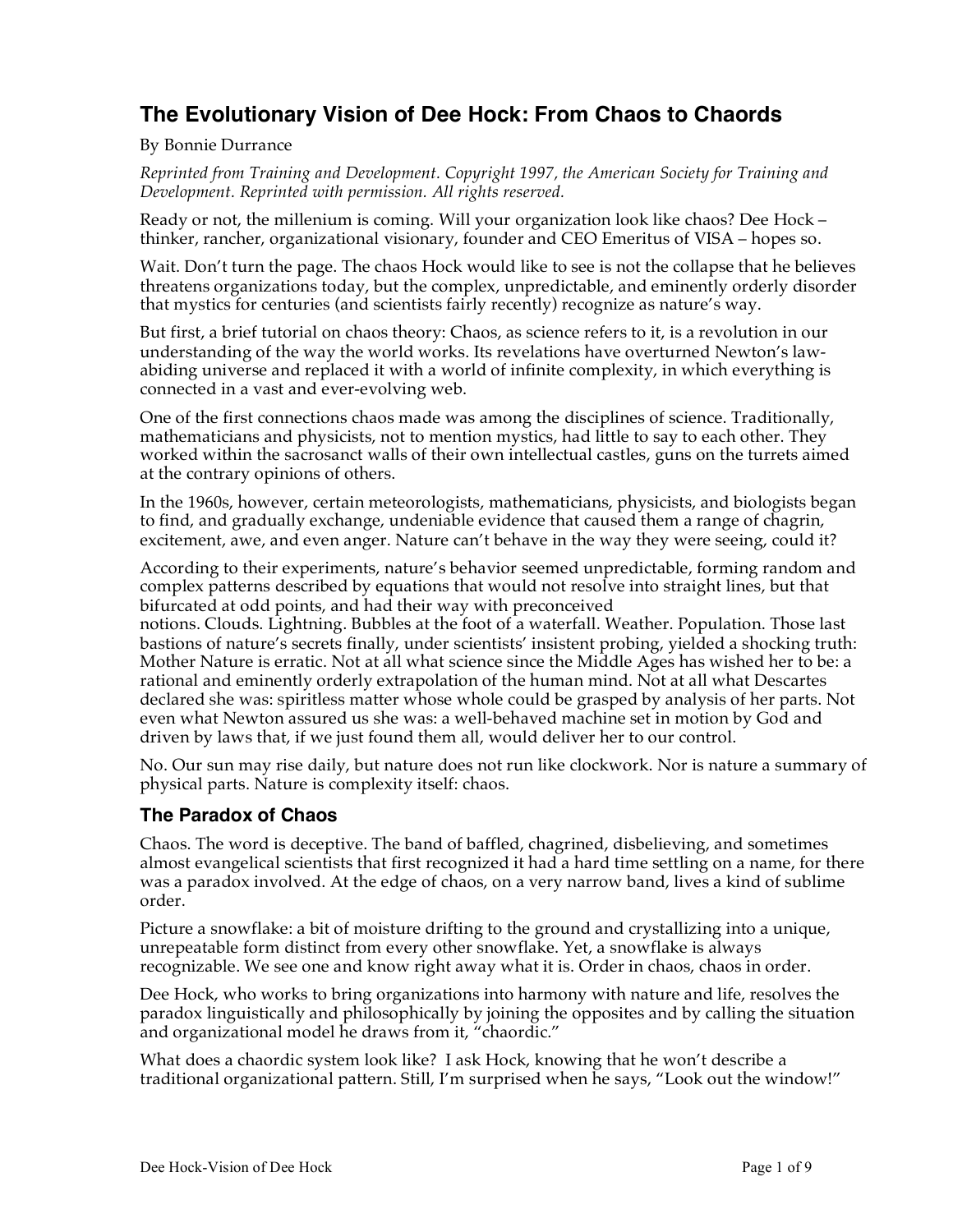with a sweeping gesture past the serene stacks in his library toward the tangled hillside beyond.

"Show me the chairman of the board of the forest," he says. "Show me the chief financial fish of the pond. Show me (tapping his head) the chief executive neuron of the brain!"

"In chaordic systems," Hock says with enthusiasm and wonder, "order emerges. Structure evolves. Life is recognizable pattern within infinite diversity."

Keep thinking about snowflakes. Patterned idiosyncratically by the turbulence through which they drift, snowflakes and other chaordic organizations exhibit what scientists call, "sensitive dependence on initial conditions." That means that unlike the linear idea of cause and effect – which you can visualize as a set of falling dominoes – in a chaordic system, a tiny change early on can create vast and unpredictable changes down the road – a road never straight but endlessly branching, like the pattern of a ganglion or lightning across a western sky.

"If it is truly chaordic," Hock says, "it won't look like anything else. But there will be a pattern you can recognize, coherence and cohesion within infinite diversity. Nature has never repeated a single human being, yet we know one when we see one."

#### **Stirrups, computers, and Newton's apple**

Organizations, snowflakes, human beings. Can we really compare societal structures to principles observed in science? We not only can, says Hock, but we must. The very idea of organizations must change and be brought into harmony with what we now know of the world, if the future we hope for is to emerge. The study of chaos offers a map.

Unlike quantum physics, which deals with submolecular happenings, chaos (or complexity theory, as it is also called) offers metaphors that are readily applicable to the human scale. Nobel Laureate Ilya Prigogene observes in his book, Order Out of Chaos, that human societies, like chaos models, are immensely complex systems highly susceptible to fluctuations. Witness the variety of cultures that have evolved in the short span of human history.

Technical advances (fluctuations) have changed the course of history in countless unpredictable ways. Think of the invention of the stirrup in the 11th century. That simple device enabled William the Conqueror's mounted knights to stand in their saddles, hurl their lances, and devastate Saxon foot soldiers – winning the Battle of Hastings, delivering England to the Normans, and revolutionizing the way battles and horse raising (bigger horses were needed to carry the knights) were done.

Or, if you prefer, look closer to home. Think of the little computer screen glowing on your desk. Try to remember what life was like before it or what it would be like without it. The phrase "complex and highly sensitive to fluctuations" means that a small invention can alter a nation or revolutionize the way a society works.

That reassures us: Individual activities make a difference. "On the other hand," says Prigogene, "our universe (the security of stable, permanent rules) seems gone forever." That security and the mechanical model on which it rests have been with us since Newton's apple fell. They were created by two things: Descartes' rational method of inquiry that severed mind from matter with the decisiveness of a guillotine and Newton's laws of motion, which reduced the universe to a divinely managed, law-abiding machine.

Newton's certainty in a mechanically predictable universe – pull this lever here, get that result there – revolutionized the world and married the Scientific Revolution to the Industrial Revolution. Newton's certainty is like the certainty of the blind men in a well-known fable: Each tries to describe an elephant by grasping a different part. The blind man that feels the trunk describes the elephant as a flexible tube. Not wrong, just incomplete. Newton's certainty was hailed in the 1600s by scientists hungry to control their world.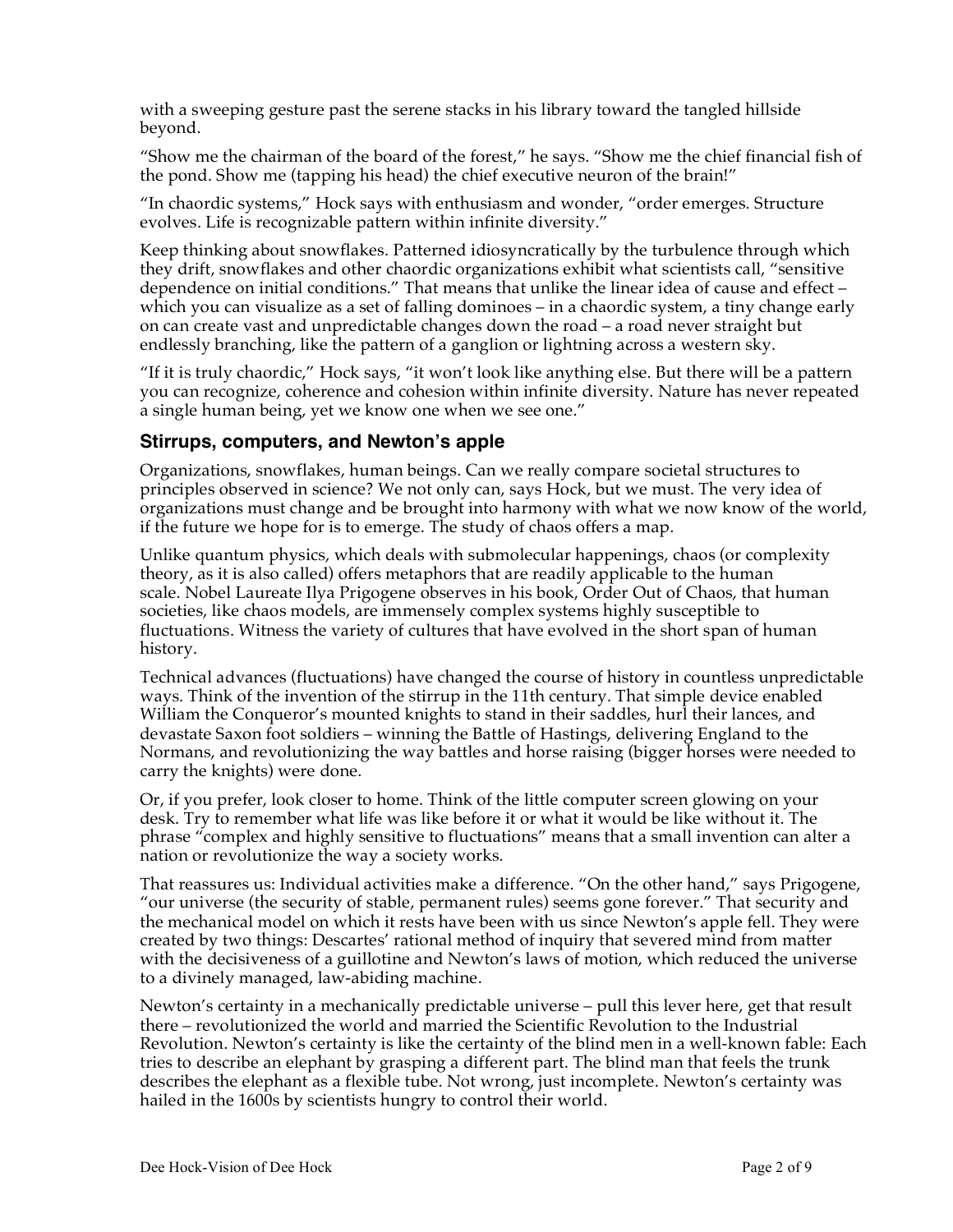"Where does the compulsion to control come from?" Hock wonders. "Let's pretend that I can take my desire for control and develop it to the ultimate. What would that mean? I'd have to know every event that ever happened in the past and everything that could possibly happen in the future. I would have to go, along with desire, hope, love, and hate. If I [were to] reach that state of total and complete control, what would it be like?"

(Imagine generals pointing bug-eyed at their maps, faces contorted over chess boards, sweating.) Says Hock in disgust, "I'd be dead! Life is mystery. And uncertainty. To wish absolute control is to wish you were not alive." That thought hangs in the quiet air as he repeats, "At bottom, desire for control is a death wish."

Newtonian structures, the musty smell of which any of us can recall if we've ever tangled with a bureaucracy, require a vast hierarchy exerting ever-more control and using ever-more resources to keep the antiquated behemoth alive. "The important thing to remember," says Hock (reflecting on what he calls the Age of Management that Newton's assumptions ushered in) "is not that we became a society of expert managers but that the nature of our expertise became the management of constants, uniformity, and efficiency while our need has become the coordination of variability, complexity, and effectiveness – the very process of change itself."

# **Organizations 'R Us**

Think about change for a moment. There is a natural interval between invention and its assimilation into society, which Hock calls float, a term from his banking days that refers to the time that can be used to advantage in which a check makes its way through the system. Now, whether in banking or in information, float has shrunk to nanoseconds. Life speeds in fastforward; innovation and change chase each other into one continual digital blur. Change is not going to happen, nor is it likely to happen. Change is the very nature of what is happening.

"What has not changed," laments Hock, "is the mechanistic, hierarchical, command-and-control idea of organization that originated with Newton, Descartes, and the Industrial Age. That concept of organization," says Hock (not to mention the world view that spawned it), "is not only increasingly archaic and irrelevant, but it's also antithetical to the human spirit and destructive to the biosphere. It has become a public menace."

Examples are all around us: the extinction of species, loss of forests, global pollution, global warming, genocide…genocide? According to a recent New Yorker article, it was the hierarchical structure of government – the "intricate pyramidal pecking order of coercion and obedience refined by the old feudal, colonial order and retooled under the post-independence Hutu dictatorships" – that created, in the author's chilling phrase, "an engine of genocide" in Rwanda.

Our organizations are us. Our organizations and behaviors reflect the way we see the world. If you believed that the Earth is flat, would you set off on an ocean voyage? If, as the Newtonian system describes, cause and effect can be traced neatly in a linear chain and everything is controllable from the top down, then hierarchical organizations are the way to go. But if instead of a straight line, the organizing pattern of the universe is revealed to be an ever-complexifying web of bifurcations and connections, then how do you behave? Who's in control?

Picture a line of boxcars. If you take out the engine, what happens to the train? Now picture a flock of birds. Which bird would you shoot to destroy the "mind" of the flock?

A flock, in Hock's terms, is a chaordic system. In chaordic systems, hierarchical control is traded for dynamic possibility. The whole is greater than the sum of the parts. Every intelligence is an asset; every individual counts.

In Newtonian systems, hierarchy is preserved at the cost of flexibility and individuality. Compare Newtonian systems with chaordic systems: Machines break down; chaordic systems evolve. Machines dehumanize people; chaordic systems empower people. Machines are vulnerable and expensive to change; chaordic systems thrive on change.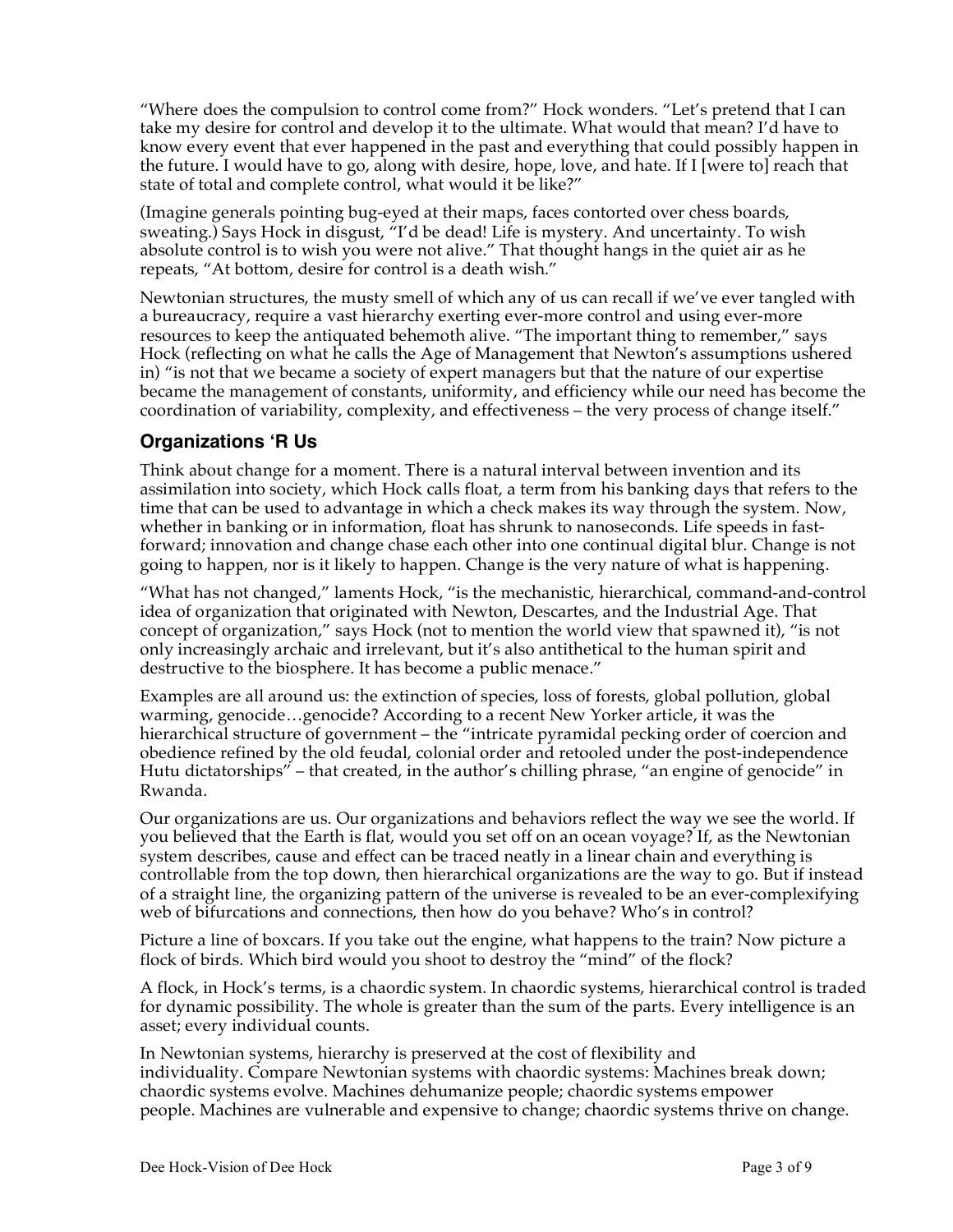Machines cannot be retrofitted to resemble chaordic systems; chaordic systems begin at the heart of the matter. There, at the heart of the matter, is where you will find Dee Hock.

### **The Origin of a Chaord**

Around the time that mathematicians and physicists were tearing their hair out over unresolvable equations, a momentous change was brewing in the realm of business. In the late 1960s, an innovative, unconventional, and independent-minded vice president of a small bank in Seattle, was about to revolutionize the bankcard industry.

Hock, whose career up till then had been characterized by mold-breaking innovation leading to results and profits (followed, ironically, by attempts from higher-ups to force him back into the mold), was representing his bank at a meeting of Bank of America officials and its credit-card licensees. It was 1966, and the fledgling bankcard industry was in trouble. Ferocious competition, fraud, and massive losses were driving the industry under. After watching a range of unworkable solutions being argued back and forth, Hock suggested that the members consider creating "an orderly method of addressing all problems." Bank of America agreed, a committee was formed, and Hock, as he puts it, "was elbowed into the chair." VISA was not created overnight.

In the first six months, Hock's committee expanded into a complex of regional and national committees that invited the emergence of "organized information about the problems." The picture that emerged was grave: losses in hundreds of millions of dollars. Now only were the problems worse than anyone had thought, but also Hock saw that what was needed – a means of enabling lifelong, global, and electronic monetary exchange – was beyond the capability of any existing organization.

Says Hock, "All of the 'rees' now so popular – reorganizing, recapitalizing, reengineering, and reinventing – were the wrong 'rees.' They implied yet another version of that which [already] is. [Instead], it was necessary to reconceive the very idea of bank, money, and credit cards. Once we did that, it became obvious we would have to reconceive the idea of [an] organization itself."

How does one "reconceive" the idea of organization?

Before Hock tells the audiences of his management seminars how to go about that, he wants to be sure that they know what an organization really is.

"Think about your organization. What is its taste? Sweet? Sour? Don't know? How about its texture? Rough? Smooth?" At this juncture, audience members tend to stare with faces as pleasant and blank as stickers on a refrigerator door.

"Still don't know?" asks Hock. "That is because your institution has no reality, save in your mind and spirit. None whatever. It's a mental construct. It's a concept to which people and resources are drawn in pursuit of a common purpose."

He lets that sink in. "Every institution is nothing more than a manifestation of that ancient idea, community." (Nods of recognition.) "And if that is true, then the success of any organization has infinitely more to do with clarity of shared purpose and principles, and strength of belief in them, than it does with management practices or resources, important as they may be. Without the hearts and minds of people, all assets are just so much inert chemical and mineral material." (Smiles throughout the room.)

Shared purpose, by definition, is not something that can be imposed on people. It emerges; it evolves. And so, in 1966 Dee Hock, faced with a crippled bankcard industry, invited three other people to focus with him on a single question: If anything imaginable was possible, if there were no constraints whatever, what would be and ideal organization to create the world's premier system for the exchange of monetary value?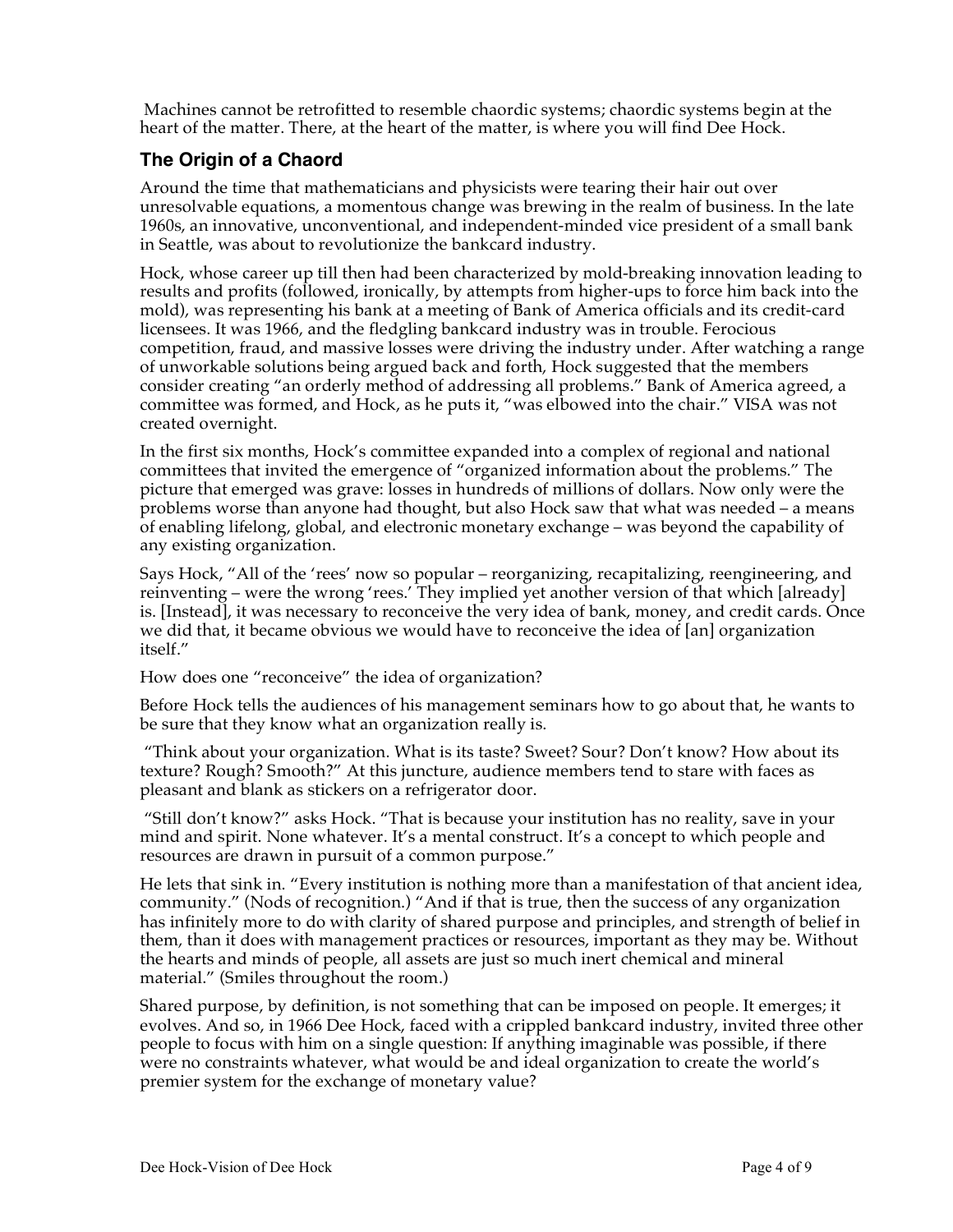That was beyond what they could imagine and certainly beyond what they could engineer. But Hock, an original thinker whose interests range without boundaries from the classics to modern science, took his cue from the natural world. "After all," he says, "evolution routinely tossed off much more complex chaords with seeming ease." And so, he and his group began.

After much discussion, agreement emerged that the ideal organization should be based on biological concepts. It would have to evolve, in effect, to invent itself. It would have to balance competition and cooperation. What better model than nature?

Now, Hock would remind you, when you start to think of an organization in terms of biological metaphors, you must acknowledge the whole human being – body, mind, and spirit. Not the segregated entities of Newton's time, but the whole person, with emotions, intuitions, beliefs, and thoughts. When you bring all that to the table, an interesting thing happens: Discussions of change become value-based.

Over the next two years as values were dragged out and wrestled over slowly and painfully, some guiding principles emerged:

- "The organization must be equitably owned by all participants."
- "Power and function must be distributive to the maximum degree."
- "It must embrace diversity and change."

Eventually, those and other principles became a concept, and the concept became a structure. In 1970, the structure became an entity, and VISA, a nonstock, private, for-profit membership corporation, came into being.

#### **The VISA Story**

VISA is part of the commerce of many people's lives. Since 1970, the company has grown 10,000 percent. Today, with a staff of about 3,000 in 21 offices on four continents, VISA is a trilliondollar business serving more than half a billion clients. Yet, as Hock loves to remind audiences, you don't know where it's located, how it's operated, who owns it, or where to buy its shares. That's because VISA is a new kind of organization - decentralized, nonhierarchical, evolving, self-organizing, and self-regulating. It's composed of 20,000 financial institutions operating in more than 200 countries and territories. Bound by no political, economic, social, or legal theory, its services reach across national and cultural boundaries. It is a chaordic system that thrives on a balanced diet of competition and cooperation - much more like a flock than a train.

Now, we see chaordic organizations everywhere, from patterns in nature to business. But in 1970, the idea was unique. Says Hock, "Virtually everyone thought it was technology that made VISA succeed. Or because it was in financial services. They didn't even see the significance of the organization - that its success was about a new way of creating relationships."

Hock smiles. "Think of it as social sculpturing."

He describes the structure: "Money and power should flow not up, as in hierarchical structures, but out to the most peripheral or smallest part, which then has commensurate responsibility to surrender back the minimum amount necessary to achieve common purpose."

#### **Picture a root system and a fruiting tree.**

Say Hock, "The whole heart and soul of VISA were in conceiving an organization on the basis of purpose and principle, and allowing the structure to evolve from them."

In less than 30 years, VISA evolved out of disaster into a large, successful business. But Hock doesn't seem satisfied.

In 1969, I believed, and I believe today, that we were creating an archetype of institutions for the 21st century. But I don't think we got it more than 20 percent right." Hock is serious.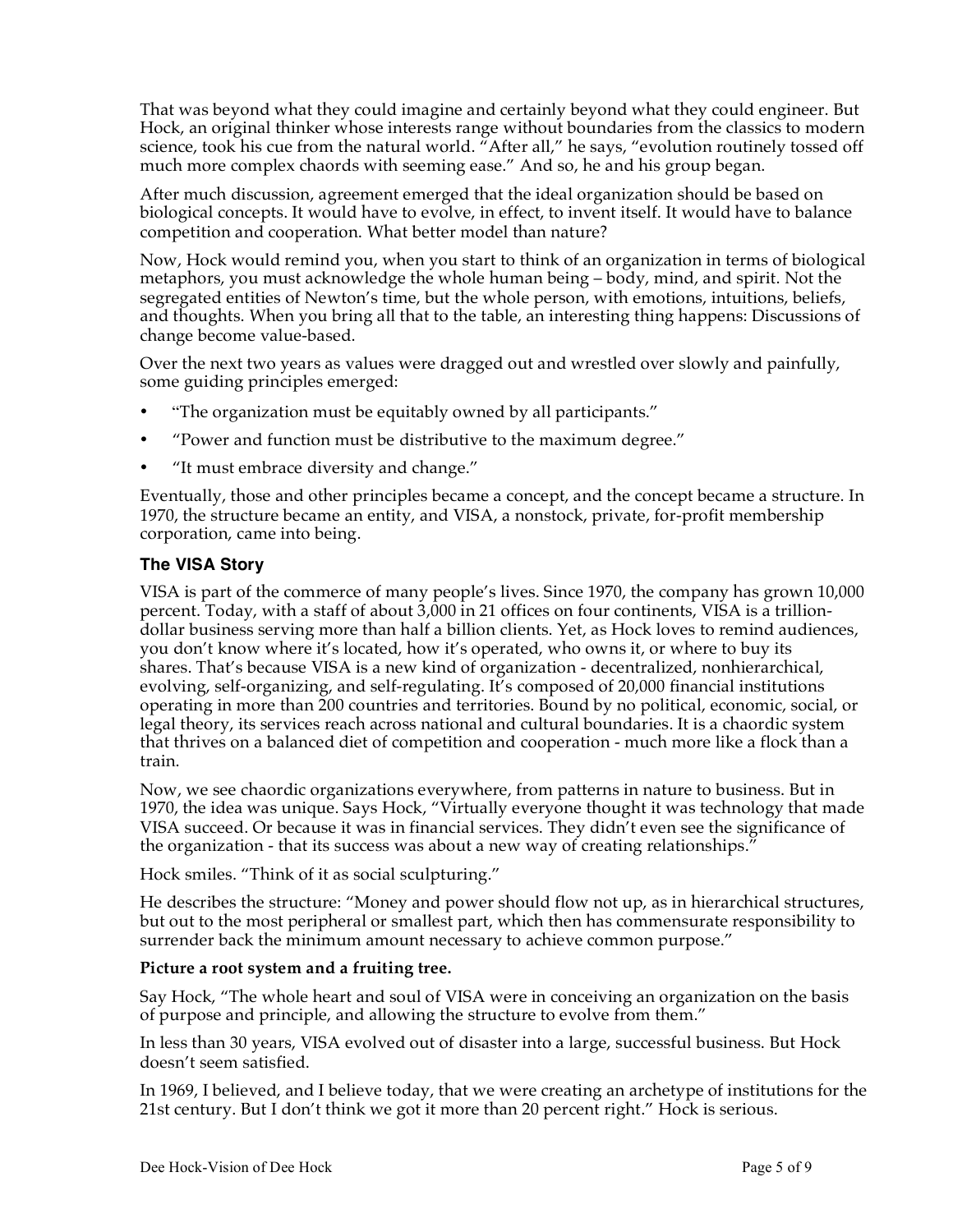"The power inherent in the way of thinking about institutions is immensely greater than even the success of VISA would indicate. I've been working with these ideas most of my life, and I am barely beginning to understand them. I'd like to think we did the best we could, but I can now see so many flaws and failures along the way that I have a compelling sense we should have done better."

Hock's idols are the giants: Marcus Aurielius, Lao Tse, Francis Bacon, Thomas Jefferson, Gandhi, Goethe, Einstein, Shakespeare, Milton and Montaigne. Hock works in the middle of his 5,000-volume library, shelves crowded with the writings and biographies of those great thinkers.

"Those people seemed able to put themselves into the future, to conceive of the world as it ought to be. They were able to bring that future into the present and live as though it were true. In a sense, their consciousness was a causative factor in creating the future."

You wonder if that's how Hock conceived of the chaordic organization of VISA. "I had a sense of direction," he says, "and an idea." Hock recalls the story of Einstein's response when asked how he conceived the theory of relativity. "Well," Einstein replied, "I thought deeply about how the universe ought to be organized, and so it was."

Order emerges not from decree, but from the depths of our beliefs and principles.

"We have to stop searching for some expert out there to solve our problems," says Hock. "Shakespeare said, 'First of all, to thine own self be true, and it follows as the night the day thou canst be false to no man.' Emerson used other words: "Trust yourself, every heart vibrates to that iron string."

### **Reconceiving organizations**

Hock's inside out vision for the reconceiving of organizations, founded on the absolute integrity of inner conviction, is consistent with the way he conducts his life and manages his organizations.

Listen as he talks to managers about management:

"I used to have sessions with my employees once a week. Anyone could come, and we'd talk about anything on their minds. They always wanted to talk about management. 'How do you do it?' 'What's the best way?' So I would ask them, 'What is the single most fundamental responsibility of a manager?'

And I'd get a thousand different answers, all having one thing in common: They would be downward looking. They always had something to do with controlling those folks over whom they had power."

At this point, Hock's audiences usually smile expectantly: Isn't that what management is about?

"Dead wrong," say Hock, who waits for the confusion to settle in. "The first responsibility of anyone that purports to manage is to manage themselves." What?

Hock continues, "Their own integrity, their own knowledge, and their own ability, conduct, knowledge, ethics, and wisdom. Unless you do that, you're not fit for authority, no matter how much you acquire. You're not fit; you're dangerous. You're going to be destructive.

"And then I'd ask what the second responsibility is. And, boy, they'd think they were going to get those folks now. Dead wrong. The second responsibility is to manage your bosses. If they don't trust, respect, and support you, how are you possibly going to do anything with your people? Managing your staff is useless if you can't manage your boss.

"So, then I'd ask for the third responsibility of anyone who's a manager - downward looking again. So, I'd say, 'Dead wrong! Manage your peers, those over whom you have no authority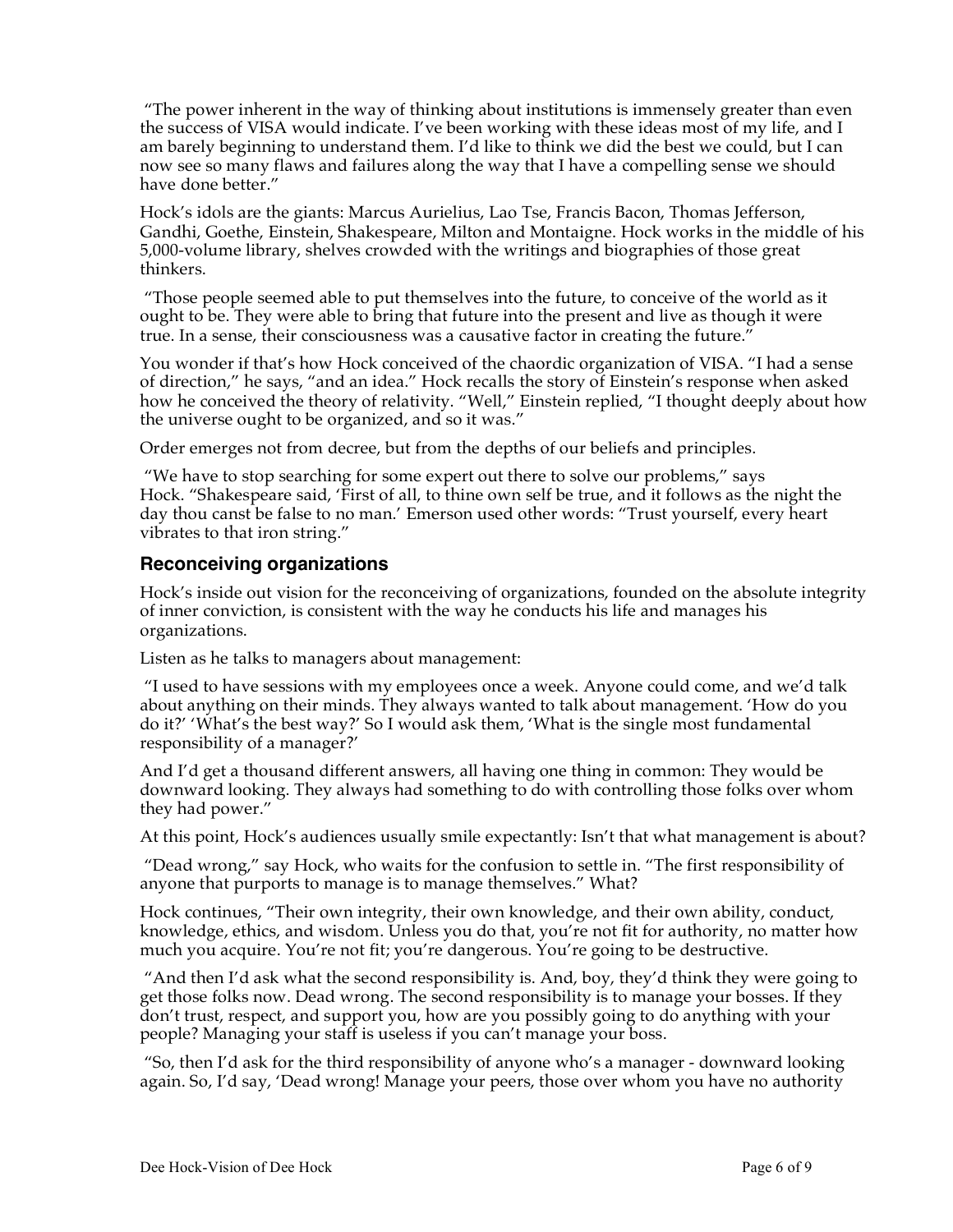and who have none over you. If you can't manage them, how are you going to do anything with your people?'

"Then I'd ask, 'What's the fourth responsibility?' And by then, everyone would be looking around. No one wanted to be wrong again. The fourth responsibility is to manage your staff."

Hock likes to test his audience. "If you hire good people and teach them the theory and if they manage themselves, you, and their peers well and they hire good people and are willing to be well-managed by them, what do you have to do but recognize them, reward them, and get out of the way?" (Laugher, relief, and a few questioning looks.)

Hock responds to the unasked questions: How do you manage your boss? How do you manager your peers? He faces a sea of wide eyes with a calm smile.

"Well, the answer is incredibly simple. You can't. There's no way. You have no power over superiors and peers. But can you understand them? Can you motivate them? Excite them? Persuade them? Influence them? Set an example? Inform, forgive, and interest them? Disturb them? Of course you can. And eventually the work will emerge. Can you lead them? Absolutely."

Hock contends that there is nothing that can stop anyone from setting an example. He tells audiences, "The truth is that you were born a leader." (Raised eyebrows)

"You think not? Then, one of you stand up and deny that you managed your parents." (Laughter.) "You were leading yourself, your superiors, and your peers from the day you were born until you were sent to school and taught to manage."

That's the paradoxical dance of a conversation with Dee Hock. You swoop along in the rightness of his vision, feeling euphoric because it's so obvious. Then, you suddenly let fall some comment, maybe pointing a finger here or pronouncing the blame there, and you trip over your big, Newtonian feet. "Ah ha!" he says, "Now, that's Newtonian!" And you know that you inner paradigm hasn't yet changed.

You're probably thinking, "That wouldn't happen to me. Why, I'm not Newtonian or mechanical." Oh no? Listen to Hock's samples of telltale Newtonian terms:

- jump-start
- out of sync
- high-powered
- exhausted
- turned on
- went ballistic.

• shift gears

Enough? Sound Familiar? The mechanical metaphor lives in our language and drives our thoughts, and we're not going to change overnight.

Dee Hock knows that. Failure, he'll tell you, is an integral part of growth. No need to point fingers; no need to deify or demonize anyone. Just begin where you are. Just start. Imagine the world as it ought to be, and behave accordingly.

### **Four conditions, three Chaordic groups**

Hock left a flourishing VISA 13 years ago for a life of nature, family, and reflection on the VISA experience and the future of organizations. In 1994, he was sought by the Joyce Foundation, a philanthropic organization concerned about the prospects of institutional failure and inspired by the story of VISA. It asked Hock, "If anything imaginable were possible, if there were no constraints whatever, what would be required to catalyze chaordic institutional change throughout society to avoid massive institutional failure?"

Hock suggested four conditions that would have to be well underway within five years: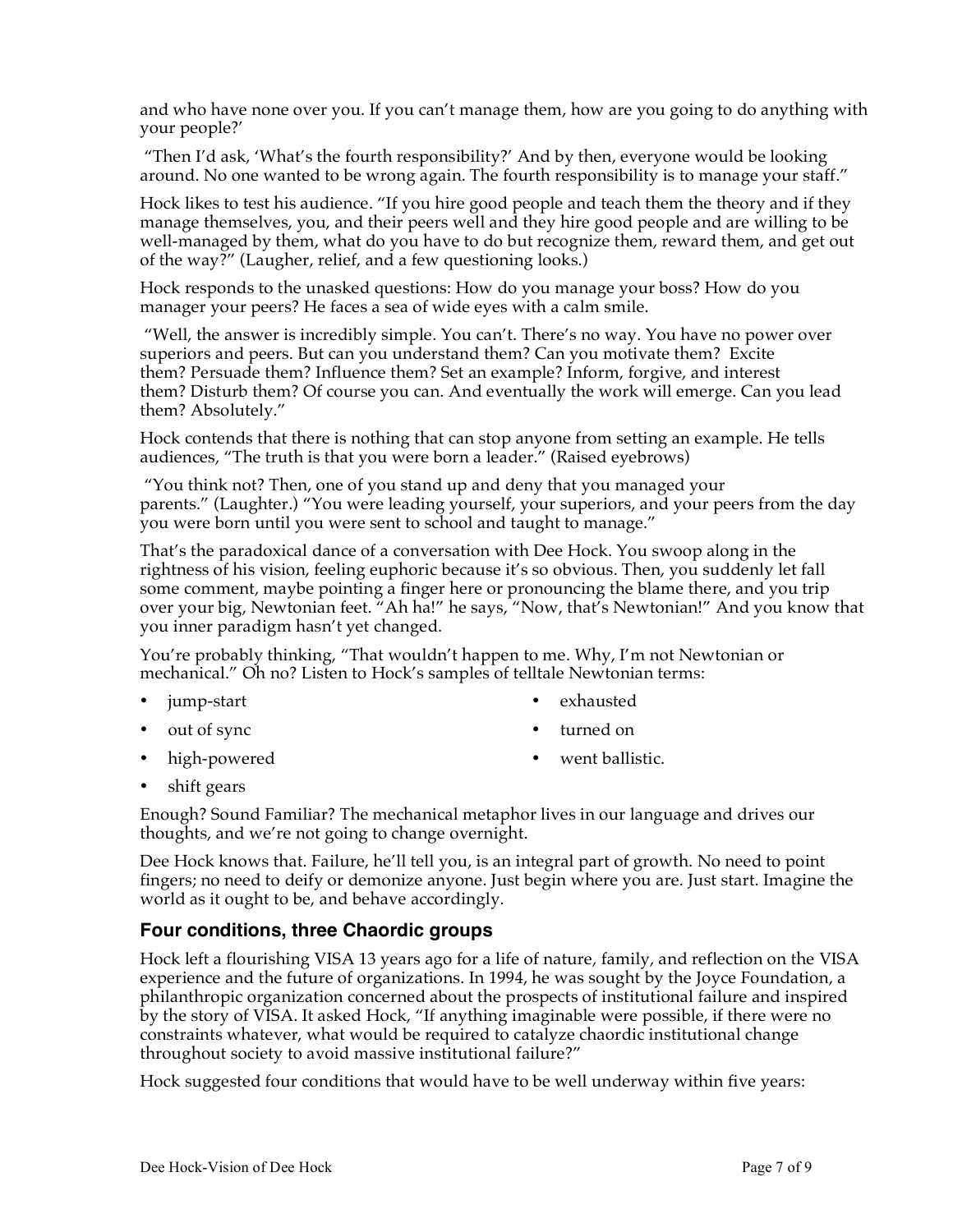- At least six extremely successful, new examples of chaordic organizations, similar to VISA and the Internet, would have to evolve, spanning such diverse areas as education, government, social services, and commerce to demonstrate universal applicability. Organizations ready and willing for such change must be sought and methods developed to help them through the process.
- $\div$  Sophisticated, four-dimensional physical models of such structures would have to be created so that people had the means to compare the new concepts with their existing organizations. The fourth dimension is the spiritual, ethical dimension. Additions to the physical models, computer models, would have to be created, collapsing time and graphically demonstrating how such institutions organize themselves and evolve and how, based on similar fundamental principles, they could link with new patterns for a peaceful, equitable, and constructive 21st-century society.
- $\div$  The models would have to be supported by an impeccable intellectual foundation. The economic, scientific, political, historical, technical, and philosophical rationales for such organizations would have to be documented. Though a great deal of work has already been done, it's far from complete, and it lacks coherence and clarity. Nor have the necessary common language and metaphors evolved for massive dissemination and understanding.
- $\triangle$  A global organization would have to emerge whose sole purpose would be the development, dissemination, and implementation of new chaordic concepts or organization, linking in a vast web of shared learning, information, and ownership, as well as all people and institutions committed to institutional and societal reconception. The global organization must be organized on the chaordic principles it espouses and itself be one of the successful examples.

The Joyce Foundation asked whether, if it were to cover costs, Hock would contribute his time to investigate as freely and broadly as he like whether the four conditions were possible and what might be required to set them in motion. At first, he refused. But thoughts of his seven grandchildren and the future that lay before them, should the present course continue, changed his mind.

After a year and a half traveling the world searching out people concerned and committed to change, Hock became convinced that there was at least a chance that the four conditions could be set in motion. He accepted the mission.

Fostering chaordic institutions is now Dee Hock's life work. Since 1995, he has been talking, meeting, listening, and learning about the Chaordic organizations that are beginning to emerge everywhere. He has founded the Chaordic Alliance to further his efforts. In a world hungry for life and purpose, Hock's ideas are increasingly in demand.

The groups that Hock has chosen to work with have gone through the same soul-searching process of discovering their purposes and principles that he and his associates went through at VISA. It's not easy. Three groups in particular have taken a year each to complete their statements of purpose and principles.

One group, the Northwest Atlantic Marine Alliance, is an unlikely union of fisherman, environmental lawyers, and academics drawn together by the impending collapse of local fisheries. Each had vested, though different, interests in marine resources. Each was in cutthroat competition with the rest. To bring them together, much less elicit their deepest beliefs, was a feat in itself.

After month of arguments, tears, and table pounding, NAMA has arrived at a statement of common purpose that is inspiring to everyone in its clarity and balance. A structural concept for a self-managing, community-based management system founded on those beliefs is nearly complete.